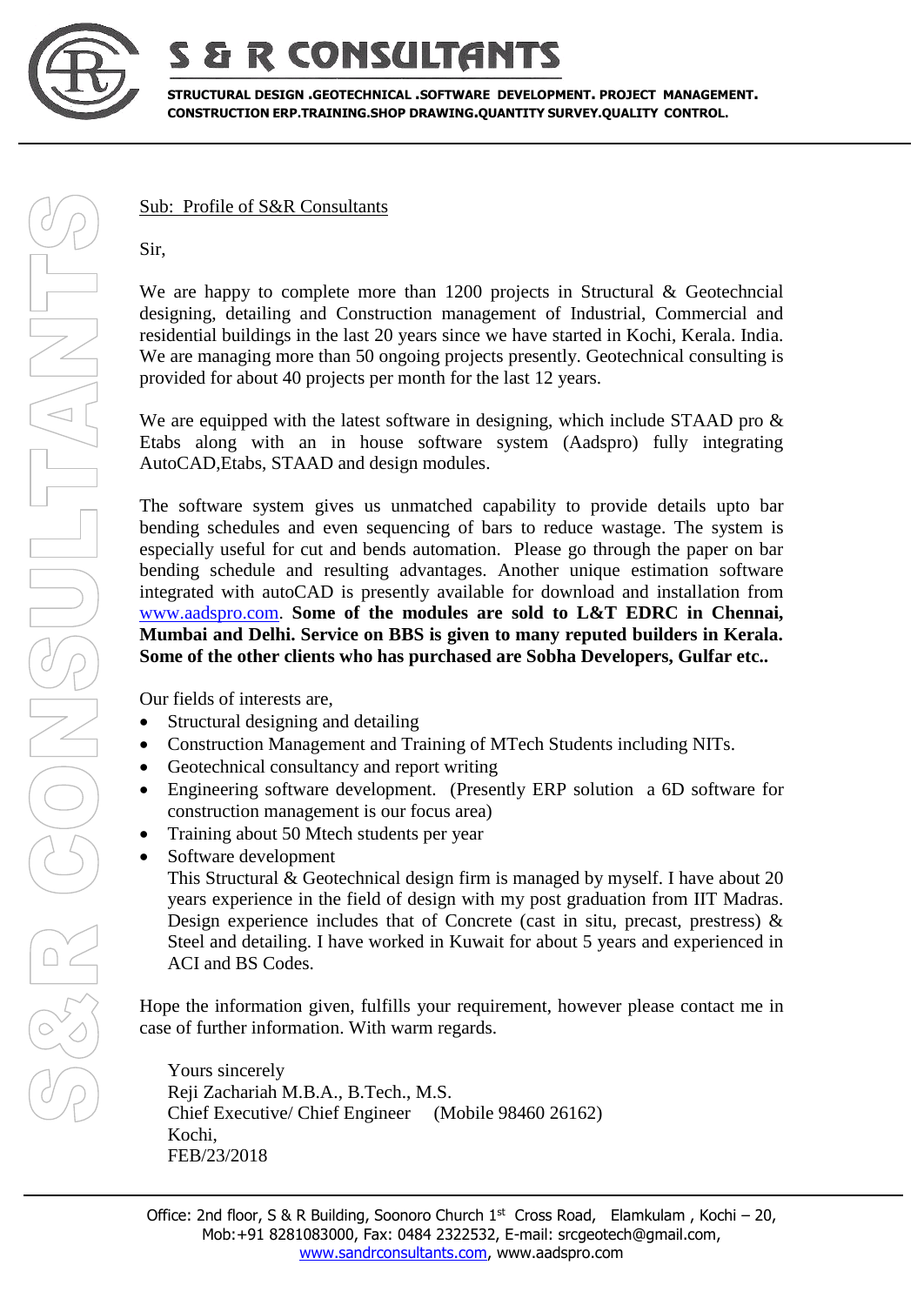



**STRUCTURAL DESIGN .GEOTECHNICAL .SOFTWARE DEVELOPMENT. PROJECT MANAGEMENT. CONSTRUCTION ERP.TRAINING.SHOP DRAWING.QUANTITY SURVEY.QUALITY CONTROL.**



## **Part list of prestigious Projects**

- ARMY WELFARE HOUSING BLDG VADUTHALA, 14 FLOORS
- 300 CRORE PETRO LAB BLDG FOR OPAL AT DAHEJ REFINERY APPROVED BY EIL.
- ARTECH BUILDERS THIRUVANANTHAPURAM
- WATER SURVIVAL FACILITY FOR NAVY, KOCHI
- MES BUILDINGS AT NEDUMBASSERY
- LOGISTIC COMPLEX INS VALSURA, JAMNAGAR.
- ST Joseph's IT Park TVM, G+10, Commercial build*ing.*
- Manjooran builders moon stone  $G+17$ , Residential bldg with swimming pool at top.